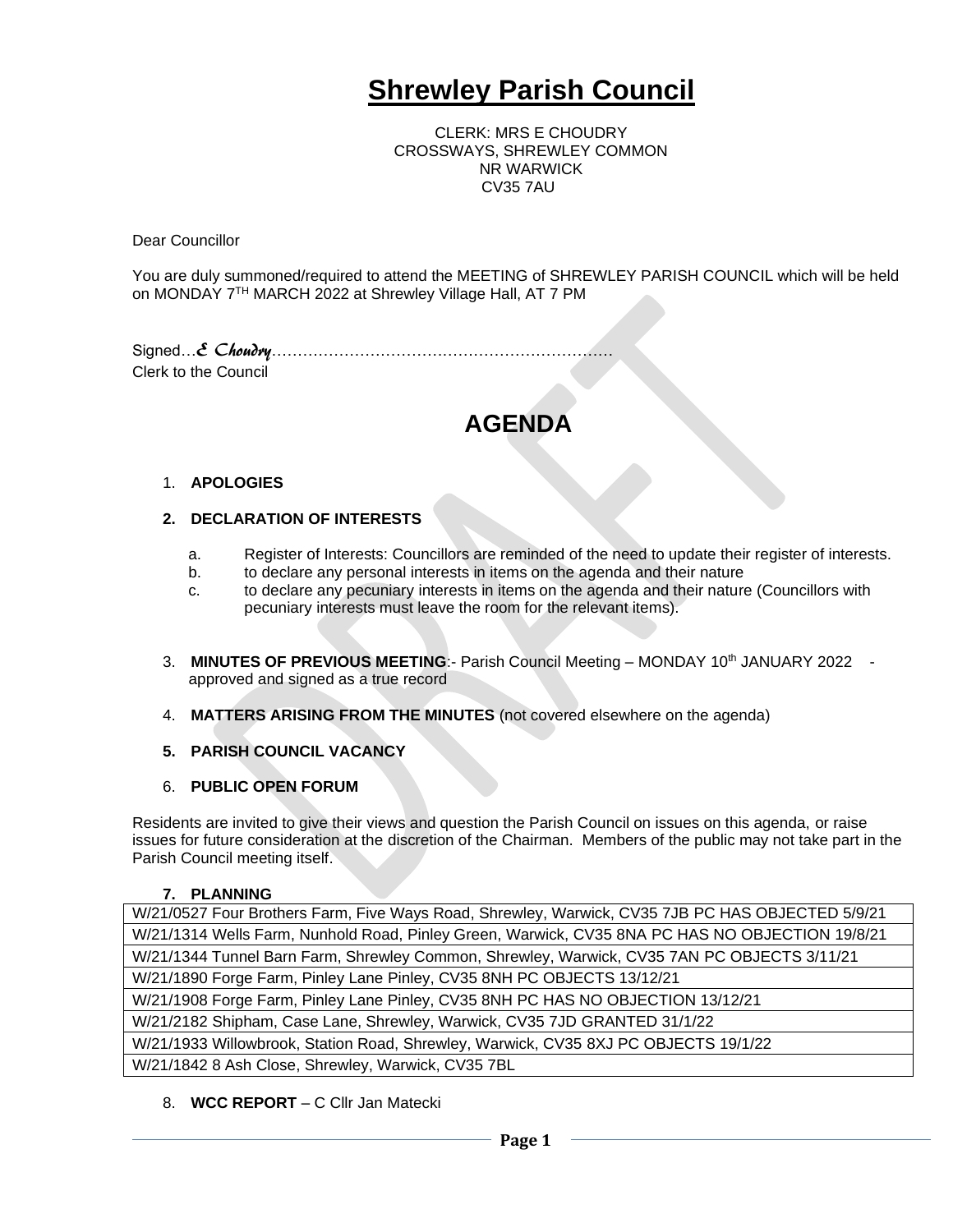#### 9. **WDC REPORT** – D Cllr George Illingworth / D Cllr Richard Hales

#### 10. **OTHER PARISH BUSINESS**

- Annual Assembly arrangements
- Annual Assembly action item Traffic calming in Shrewley Common
- Flooding Hatton Station and Little Shrewley
- Vehicle activated sign on B4439 at Barn Close Nurseries
- Community Emergency Plan
- **Tree Charter**
- Climate Emergency
- Housing Needs Survey
- Bus shelter maintenance

## **11. ONGOING ACTION ITEMS**

- Friends of Hatton Station Report
- Shrewley website update/ Statutory publication of documents on website

#### **12. HIGHWAY AND PUBLIC FOOTPATH/TOWPATH MAINTENANCE AND REPAIR**

- New WCC Fault Reporting System
- Footpath fault report
- Highway fault report
- Towpath maintenance east end Shrewley Tunnel
- **13. CORRESPONDENCE** Comments, questions, actions in connection with January and February correspondence which has been previously circulated.

## **14. VILLAGE HALL UPDATE**

#### **15. MEETINGS ATTENDED BY COUNCILLORS** – Cllr Hinton – Understanding the Planning system

#### **16. FINANCE**

- 16.1 Fixed Asset Register Review
- 16.2 Grant Awarding Policy Review
- 16.3 Permission to pay items listed below

| Cheque/     | Payee                                                       | Amount   |
|-------------|-------------------------------------------------------------|----------|
| <b>BACS</b> |                                                             | £        |
| <b>BACS</b> | Clerk February Salary (Net), Postage £0, Printing Ink £0    | 254.60   |
|             | A4 white card, drawing pins                                 | 3.00     |
| <b>BACS</b> | <b>HMRC</b> February Income tax                             | 63.65    |
| <b>BACS</b> | Clerk March Salary, Mileage £0, Postage £0                  | 254.60   |
| <b>BACS</b> | <b>HMRC March Income Tax</b>                                | 63.65    |
| <b>BACS</b> | Clerk Homeworking Allowance £5 per month                    | 60.00    |
| <b>BACS</b> | Flower bed maintenance - J Andrews                          | 60.00    |
| <b>BACS</b> | <b>CPRE Membership Renewal</b>                              | 36.00    |
| <b>BACS</b> | <b>Grant Application Form - Hatton PCC</b>                  | 120.00   |
| <b>BACS</b> | Grant Application Form - Ferncumbe Youth Club               | 100.00   |
| <b>BACS</b> | Reimburse D Lawrie for Screwfix voucher for R Robinson for  | 30.00    |
|             | mowing                                                      |          |
| <b>BACS</b> | WALC Understanding the Planning System course attended by   | 15.00    |
|             | <b>Cllr Hinton</b>                                          |          |
| <b>BACS</b> | WALC Local Council Climate Action Day attended by Cllr Wood | 18.00    |
| <b>BACS</b> | Cllr Forty reimbursement magnets for Shrewley Stores notice | 9.95     |
|             | board                                                       |          |
|             | <b>Total</b>                                                | 1,088.45 |
|             |                                                             |          |